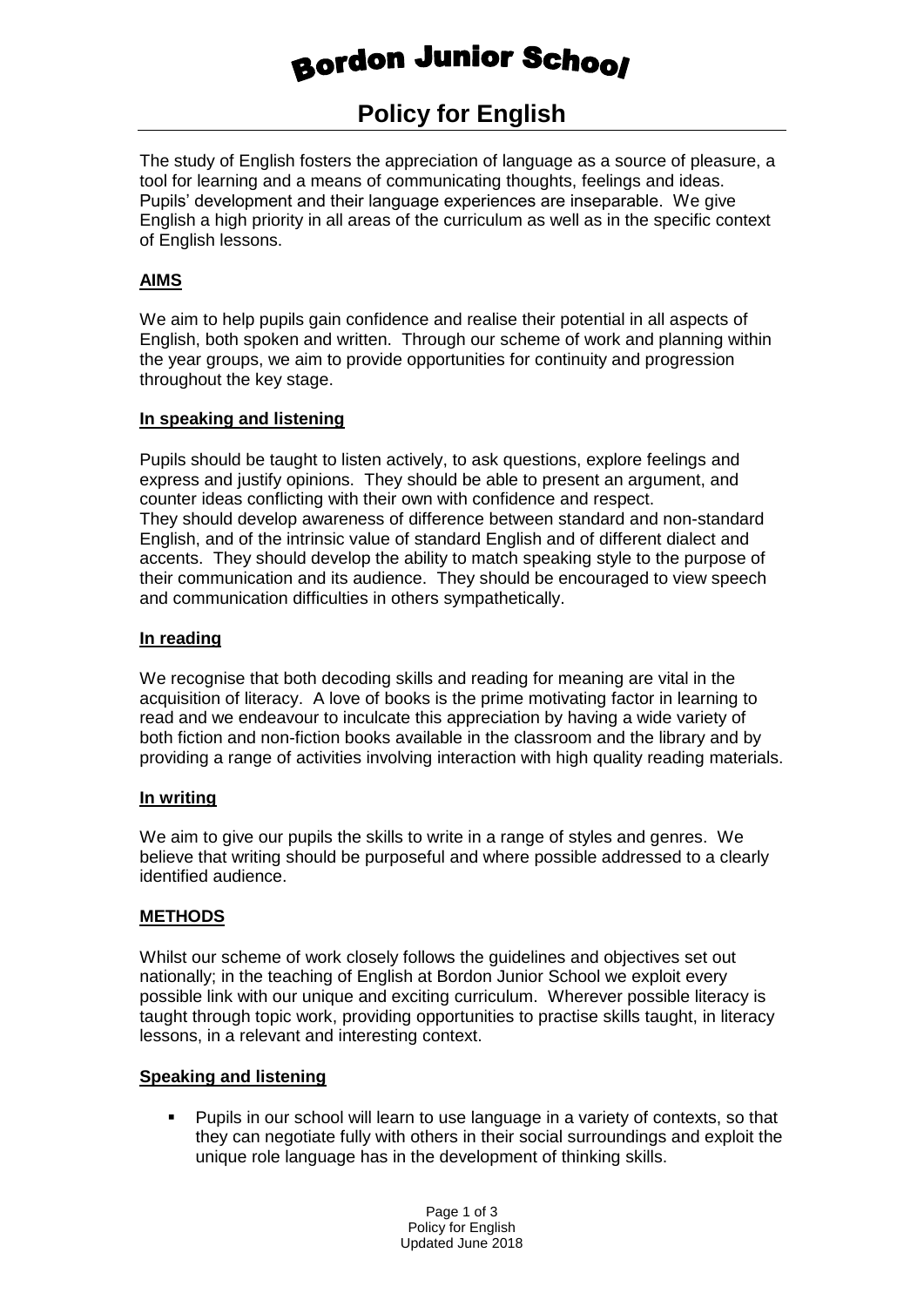- Speaking and Listening will be used as a valuable tool for learning and teaching in all areas of the curriculum, through opportunities to share ideas, explain strategies and work co-operatively. There will be frequent opportunities to develop empathy through drama and the use of role play in other areas of the curriculum, such as history and R.E.
- There will also be opportunities to develop confidence in performing before a variety of audiences through work shared within and between classes, in assemblies and productions.

# **Reading**

- Our reading programme is designed to allow independent readers the flexibility to choose widely from a variety of texts whilst offering support for those who need it. There are colour coded books for the beginner and emergent readers in the lower school, and a variety of schemes for children throughout the school who need the extra support and continuity that this type of approach offers.
- Regular assessment is essential to our pupils' progress. They will be screened on entry in Year 3, and then regularly monitored using tests such as Salford and QCA optional tests at the end of each year. Parents will be notified if their children are not deemed to be making adequate progress. They will be told of our concerns, what intervention strategies we intend to use in school, and ways in which they can help at home.

We cover the National curriculum requirements through a variety of reading experiences, some of which are outlined below:

- Each classroom will have an attractive and welcoming book area with a large selection of books from which children will be encouraged to choose at an appropriate level of challenge.
- Pupils will hear stories, poems and non-fiction text from a wide variety of genres read aloud by the class teacher in regular reading sessions.
- **Pupils will be introduced to high quality text chosen to engage their interest,** as part of literacy lessons.
- Pupils will be encouraged to read aloud expressively for a range of audiences.
- Children with a reading age below their chronological age will read to an adult in school several times a week.
- All children will be taught reading skills at an appropriate level through group guided reading sessions; as children progress this will include increased emphasis on higher order reading skills such as inference and deduction.
- They will be encouraged to evaluate text, express preferences and to contribute to a reading culture within the classroom by recommending books they have enjoyed.
- Pupils will have frequent opportunities to be involved in paired and shared reading activities within the school.
- They will have frequent opportunities to enjoy reading for pleasure during daily silent reading sessions in class.
- When children are deemed to be independent they will be encouraged to keep their own reading records and carry out regular book reviews. In the upper school these records may take the form of individual reading journals.
- Pupils will be taught a range of information retrieval skills to enable them to use the library effectively and independently to support work in all areas of the curriculum.
- **Effective use will be made of computers as a source of information and** interactive reading materials.